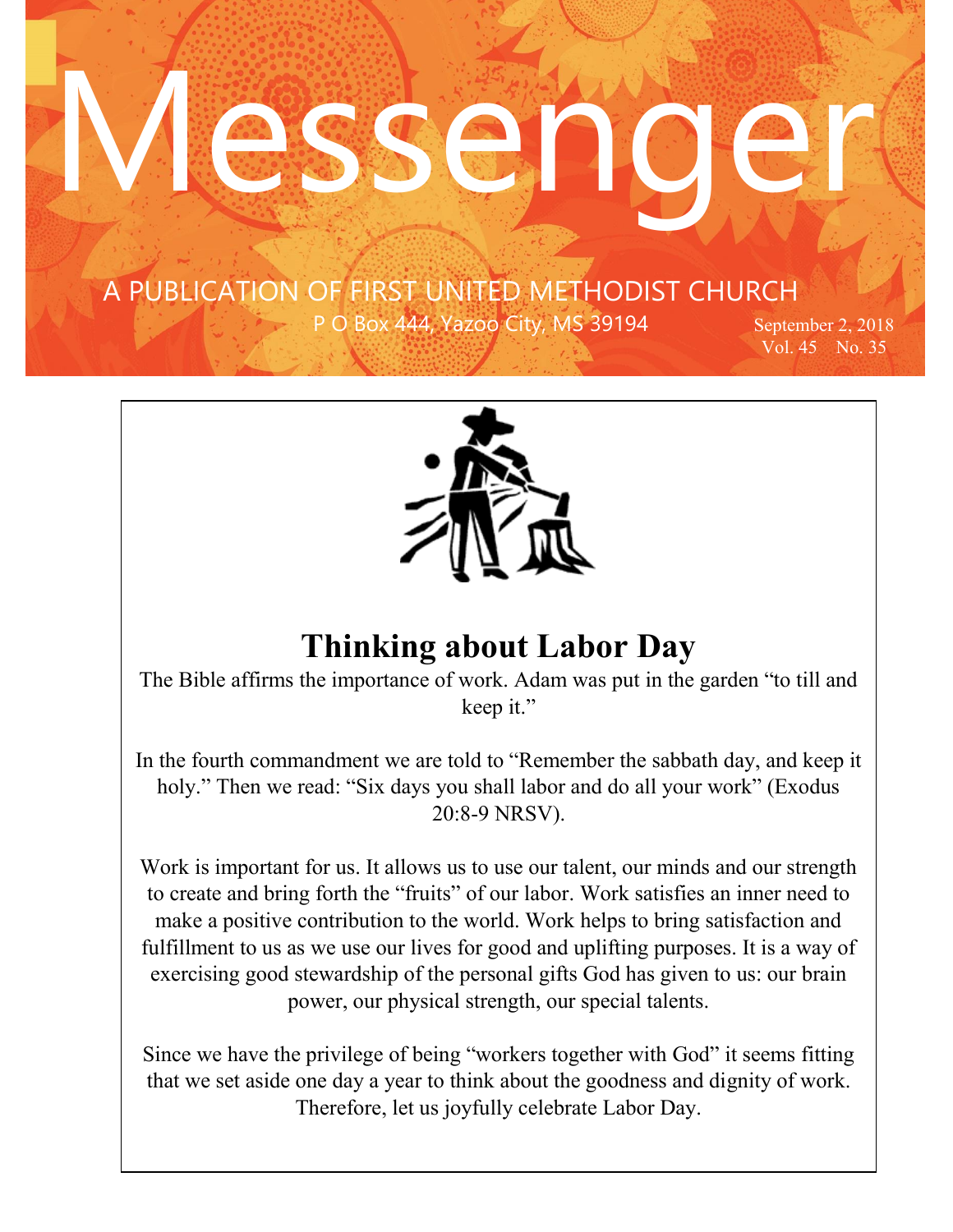

- 2. Pat Davis, Laura Williams
- 5. Mary Grace Summers
- 6. Bettye Crout, Tommy Tenhet

 $\sim$   $\sim$   $\sim$   $\sim$   $\sim$ 

- 8. Connye Dees, Bettina Newman
- 2. Mr. & Mrs. Jim Roberts
- 7. Mr. & Mrs. Billy Melton

# **THIS WEEKS CALENDAR**

**SUNDAY, SEPTEMBER 2** 9:00 a.m. Come AZ U R Service 9:50 a.m. Sunday School 11:00 a.m. Traditional Service

**MONDAY, SEPTEMBER 3** *CHURCH OFFICE CLOSED —LABOR DAY*

**TUESDAY, SEPTEMBER 4** 6:00 p.m. Ladies Bible Study/Millie's

#### **WEDNESDAY, SEPTEMBER 5**

5:30 p.m. In the Hands of God/ Prayer Meeting 6:15 p.m. Youth Small Group 6:00 p.m. Chancel Choir

**SATURDAY, SEPTEMBER 8** 9-12 noon Methodist Market



PRAYER SERVICE FOR **FOR MOTE** info go to fumeyazoo.org or Facebook at "First Methodist Facebook at "First Methodist Yazoo."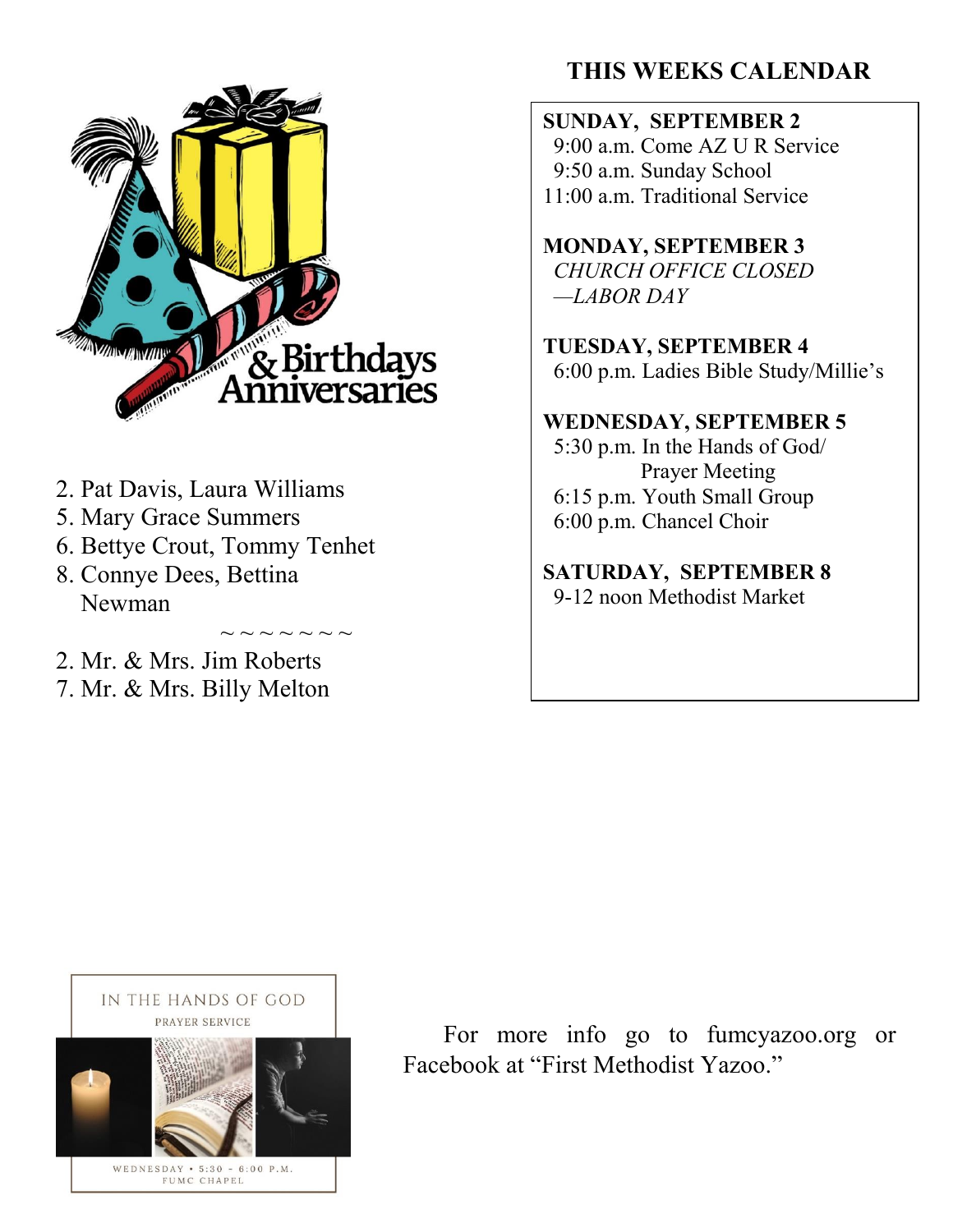This month in Sunday school, we will begin a 15-week study on the History of the Old Testament. Lesson 1, *The Covenants*, will give us an understanding of the promises that God made with His people. These promises or covenants were part of preparing the way for the Messiah. See you Sunday as we kick-off this new study.

## **Sunday Night Youth**

 There will be **NO** Sunday night Bible study this week due to the Labor Day weekend and holiday. We will pick back up next week as we add to our game called *Fortress – level 3*, before moving into week 3 of our series, **Be Brave**.

## **Wednesday Night Small Group**

 Small group will meet Wednesday night at 6:15 p.m. in the youth basement. We will continue our Bible study on **David: Seeking God's Heart.** Session 3 is entitled "Alone with God." There are times in our lives that we just need to be alone, but there are also times in our lives when we feel alone. The one thing we must always remember is that God is always with us.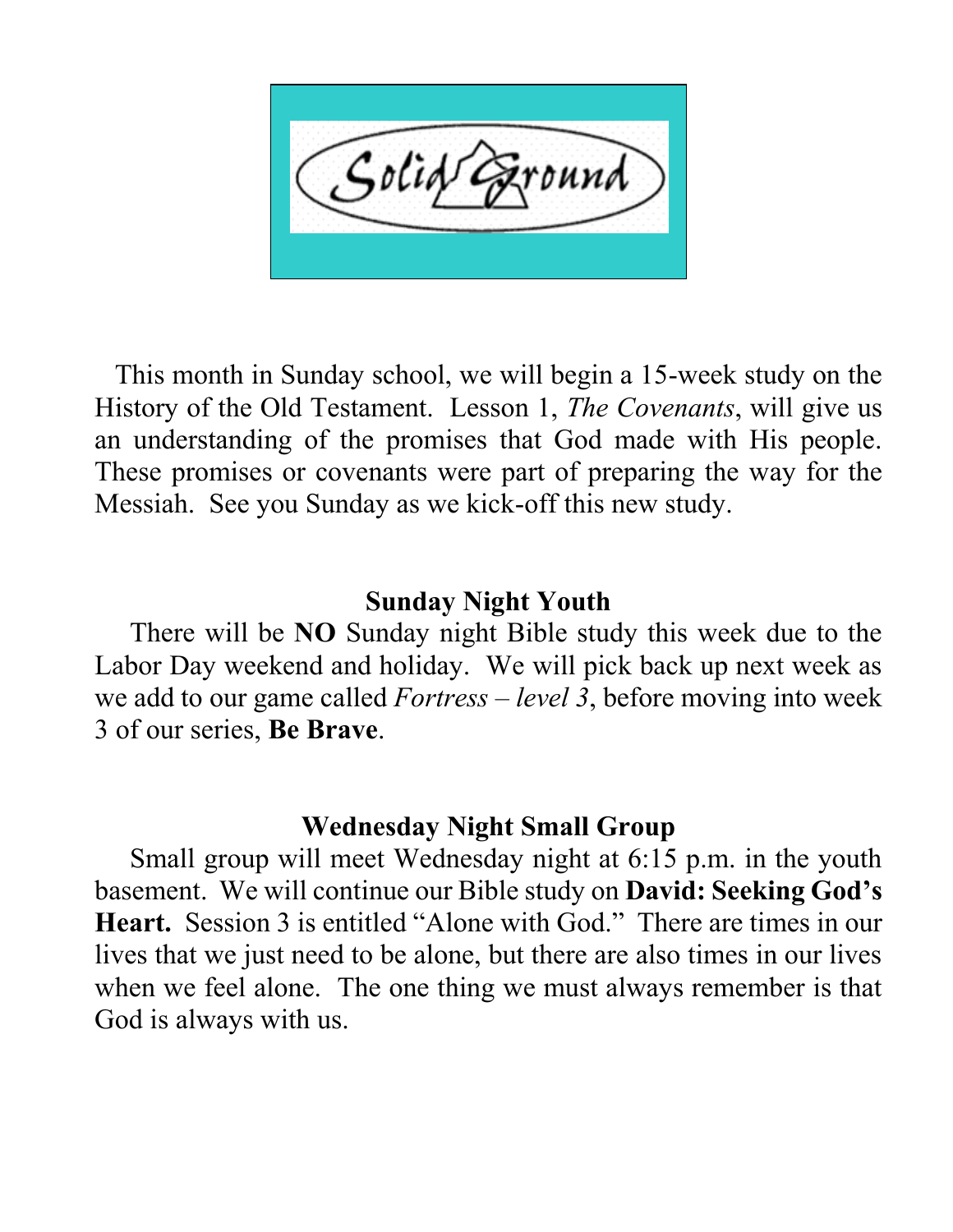



"A voice from heaven said, 'This is my Son whom I dearly love: I find happiness in him'."

Matthew 13:17



 This month we are starting a new series in Sunday school. For the next few weeks, we will be talking and learning about Jesus and his family. Families are so important, and they help shape us in so many ways. Hope to see you Sunday as we talk about the family of Jesus.



Planet 456 will begin meeting next Sunday, September 9. We will have Bible study at 5:00 p.m. in the Planet 456 room in the basement. Following Bible study, we will have snack supper at 6:00 p.m. and dismiss by 6:30 p.m. We are looking forward to welcoming our new  $4<sup>th</sup>$  graders to the group.

## **Thank you! Thank you!**

Thank you so much for all those who offered to teach in the Children's Sunday school department. There is still a need for a few more teachers, or for someone to sign up for another month. If you are interested in helping out, please contact Tera Smith, and again, thank you to those who have signed up.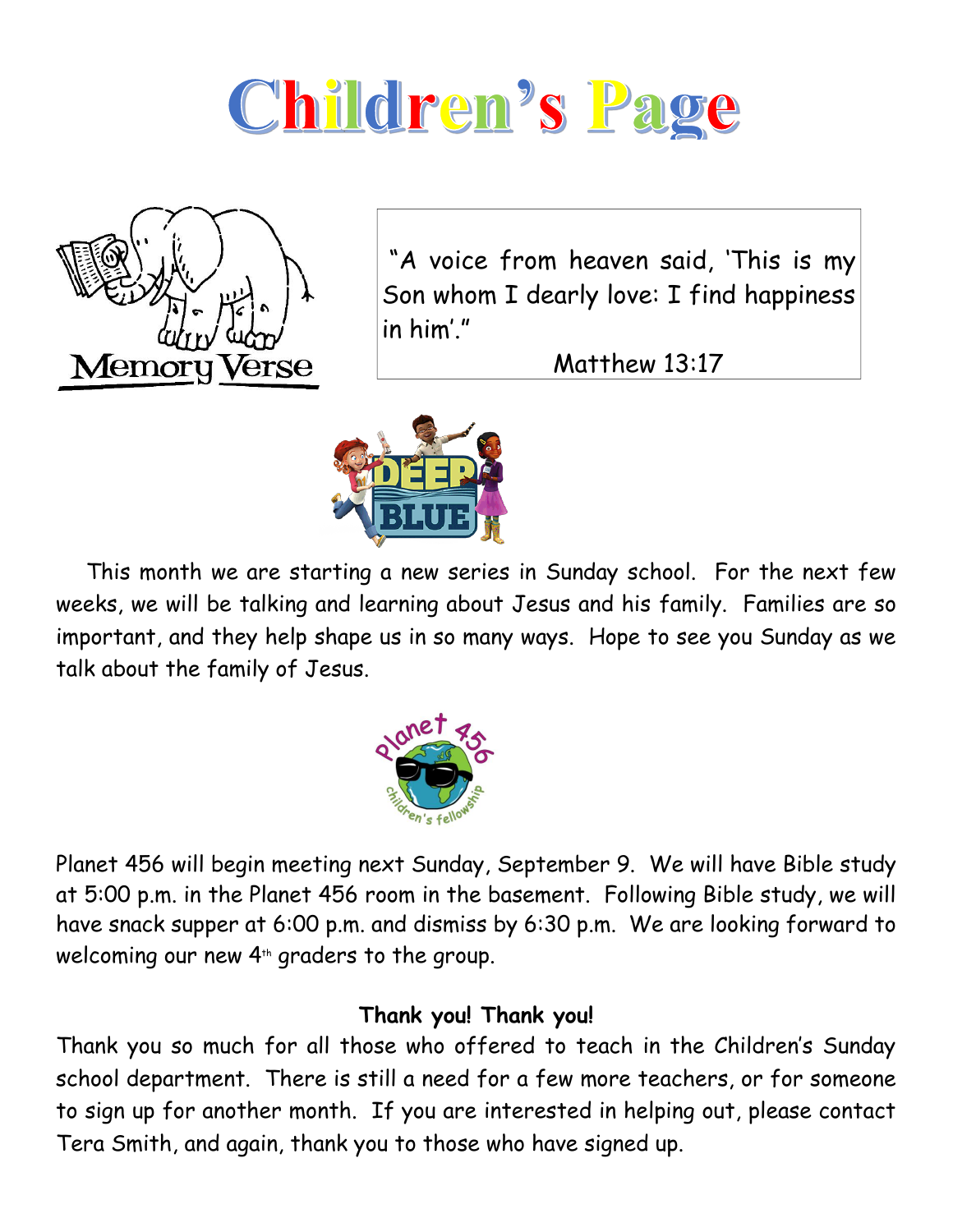

 Marilyn Burnett is heading up a mission opportunity through the Evangelism Committee. They will be participating with First Baptist Church in a weekend backpack ministry for the children at Bentonia Gibbs. These items are packed in bags for children that may not have sufficient food over the weekend. It is hard to believe that this need exists, but, unfortunately, it does. If anyone would like to help, please contact Marilyn!



# **Kairos- Women's Walk #41**

 I will be participating in the Kairos Women's Walk October 2-5. Kairos is a prison ministry whose mission is to develop Christian communities inside prisons. Volunteers show the love and forgiveness of Jesus through talks, fellowship, chapel time, listening and loving. If you would like to make a financial contribution to this ministry, your check can be written to "Kairos of Mississippi" and turned in to me. Thank you for your prayers and support. Allison Hughes